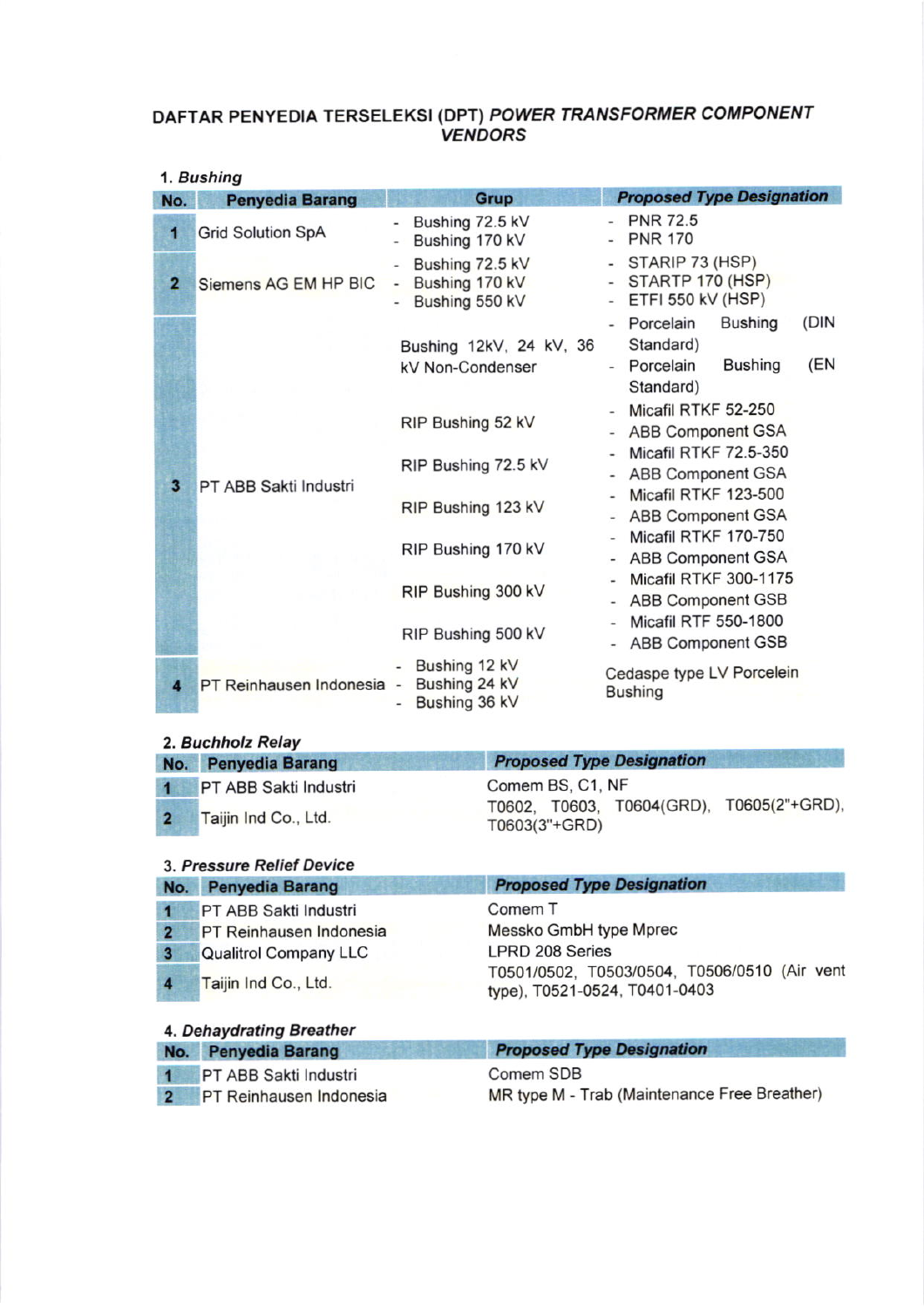$\overline{\mathbf{3}}$ 

Taijin Ind Co., Ltd.

T0101(small),T0162/0163/0165(200,500,1000cc), T0112/0130/0113/0118,T0167K/E01-05/T0120.1.2

# 5. Winding / Oil Temperature Indicator

| No.          | <b>Penyedia Barang</b>         | <b>Proposed Type Designation</b>                             |
|--------------|--------------------------------|--------------------------------------------------------------|
|              | 1 PT ABB Sakti Industri        | Comem WTI                                                    |
|              | <b>PT Reinhausen Indonesia</b> | Messko GmbH type MT - ST160 SK (OTI); MT -<br>ST160 WR (WTI) |
| $\mathbf{3}$ | <b>Qualitrol Company LLC</b>   | AKIV WTI Series 35/ AKM OTI Series 34                        |
|              |                                |                                                              |

#### 6. Conservator Oil Level Indicator

| No. Penyedia Barang       | <b>Proposed Type Designation</b>                                                           |
|---------------------------|--------------------------------------------------------------------------------------------|
| 1 PT Reinhausen Indonesia | Messko GmbH type MTO-STF                                                                   |
| 2 Qualitrol Company LLC   | LLG 032 (radial float)                                                                     |
| 3 Taijin Ind Co., Ltd.    | T0285,T0217,T0203/0204/0205,T0206,T0208,T02<br>71, T0276, T0212/0281, T0213/0215/0231/0280 |

#### 7. Cooling Fan

| No. | <b>Penyedia Barang</b>    | <b>Proposed Type Designation</b>                                                                                                                            |
|-----|---------------------------|-------------------------------------------------------------------------------------------------------------------------------------------------------------|
|     | Ziehl-Abegg SEA Pte. Ltd. | FC100-MDL.7Q.A7 art#156134/01<br>FC100-MDL.7M.A7 art#176580/01<br>$\overline{\phantom{0}}$                                                                  |
| 2   | Taijin Ind Co., Ltd.      | T2106, 2143<br>T2127, 28, 29, 36, 37, 48, 64, 67, 68, 41<br>T2151                                                                                           |
| з   | ebm-papst SEA Pte, Ltd.   | W8D800-CJ01-80<br>WZD800-CM03-80<br>WZD800-CM07-84<br>W8D800-CJ01-80<br>WZD800-CM03-80<br>۰<br>WZD800-CM07-84<br>-<br>W3G990-CU28-80<br>٠<br>W3G990-CD05-80 |

#### 8, Copper Wire

| No. | <b>Penyedia Barang</b>                  | <b>Proposed Type Designation</b>                                                                                                       |
|-----|-----------------------------------------|----------------------------------------------------------------------------------------------------------------------------------------|
|     | ASTA Conductors Co., Ltd                | - CTC (Continuously Transposed Conductor)<br>- PICC (Paper Insulated Copper Conductor)                                                 |
|     |                                         | Shenyang Hongyuan Magnet Wire Co., Ltd <sup>-</sup> CTC (Continuously Transposed Conductor)<br>PICC (Paper Insulated Copper Conductor) |
|     | Tianjin Jing Wei Electric Wire Co., Ltd | - CTC (Continuously Transposed Conductor)<br>- PICC (Paper Insulated Copper Conductor)                                                 |
|     | Sam Dong Co., Ltd.                      | CT; PCW; ENAMEL                                                                                                                        |

#### 9. Insulating Oil

| No. Penyedia Barang      | <b>Proposed Type Designation</b> |
|--------------------------|----------------------------------|
| 1 Apar Industries Ltd.   | POWEROIL TO 1020 60 U            |
| 2 PT Ergon Oil Indonesia | HyVolt 1                         |
| 3 PT Nynas Indonesia     | Nytro Libra                      |